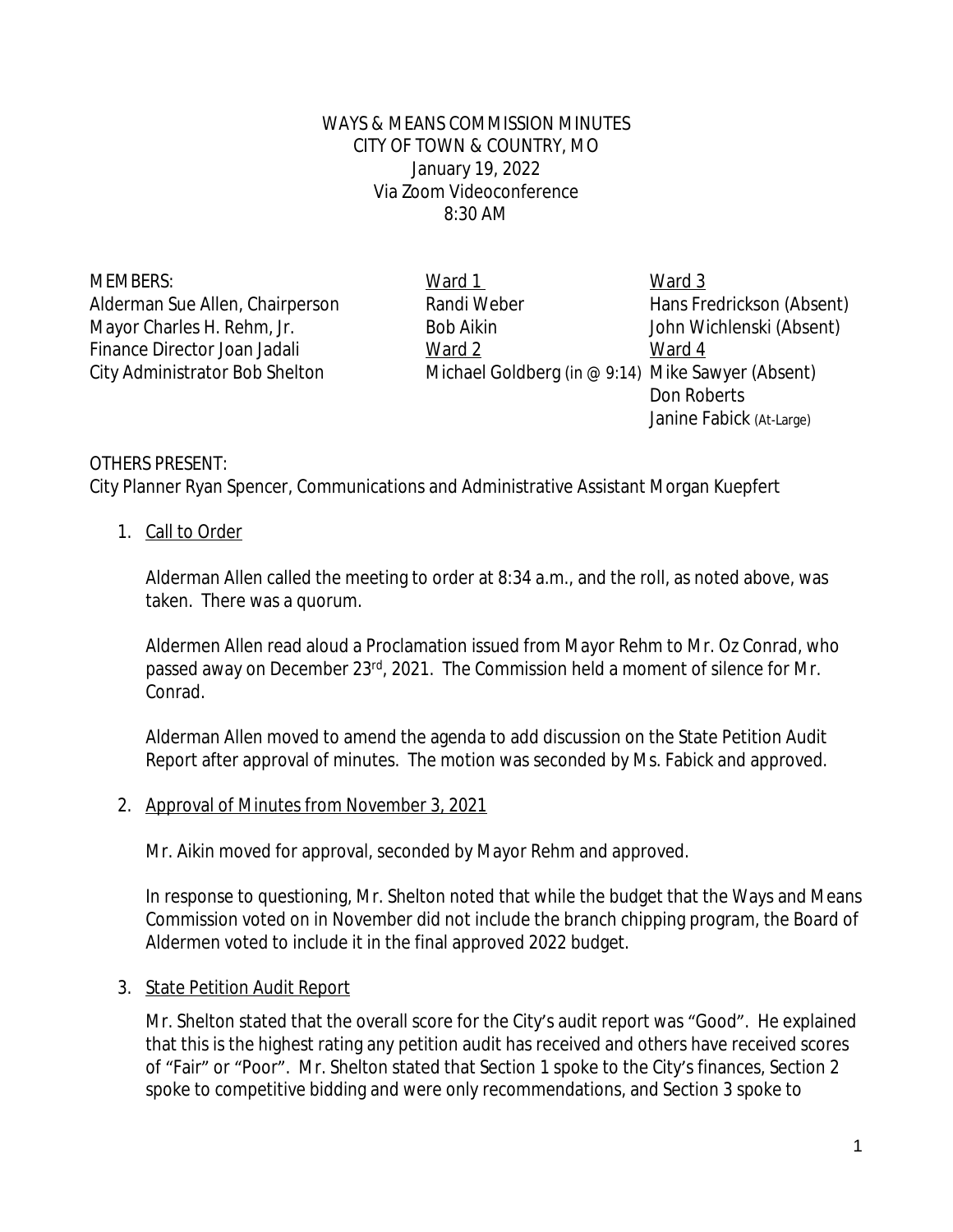financial operations, all of which have already been addressed or will be addressed in the coming weeks. He stated the Board of Aldermen will look into any additional recommendations or improvements.

In response to questioning, Mr. Shelton explained that the State Audit was estimated to cost the City between \$100,000 and \$130,000, however, because most of the requested documents were able to be produced almost immediately, employees from the auditor's office only needed a half-day on site, so the cost could be closer to \$100,000. Mr. Shelton noted that the final cost will be delivered mid-February and Staff time and legal cost will be calculated as well.

Discussion was held regarding the overall findings of the audit report. Mayor Rehm stated, in response to questions, that no residents have contacted him regarding the outcome. It was also noted that the link to the full report, and contact information for the State Auditor's Office, is on the homepage of the City's website.

# 4. Economic Development Update

Mr. Spencer reported on 2021 sales tax data through the 3<sup>rd</sup> quarter compared to other area cities, and noted that Town and Country is situated in the middle by comparison, and that we are up 12% overall from 2020.

Mr. Spencer also reported on new businesses in Town and Country, including a fitness center, REI Co-Op, Sephora, and Chase Bank all planned to open in 2022 at Town and Country Crossing. He further noted that Cleaver and Cocktail restaurant, planned to open at Blacksmith Grove, is still in the build-out process with no exact completion date at this time. Additionally, Mr. Spencer stated that the Town and Country Market at Clayton and Ballas plans are close to being finalized and will be in front of the Board of Aldermen in February.

With regard to permit fees, Mr. Spencer reported that 2021 data is slightly above 2020 for residential remodel and construction, and new permits continue to be issued. New commercial permits are showing slightly lower compared to 2020, but the new agreement with West County EMS & Fire provides about 61% of permit fees to the City.

Various charts were presented showing the fee structure, number of permits issued, and new family construction overall and by ward. Mr. Spencer reminded the Commission that the number of permits issued does not equate to revenues received.

In response to questioning, Mayor Rehm stated that the previously proposed Economic Development Commission has been continued indefinitely to allow the Board of Aldermen more time to assess overall needs and assure appropriate duties are assigned.

# 5. Audit Firm Recommendation

Ms. Jadali stated that a Request for Proposals for Professional Auditing Services for a 5-year term was advertised, and the City received one response from CliftonLarsonAllen (CLA) LLP.